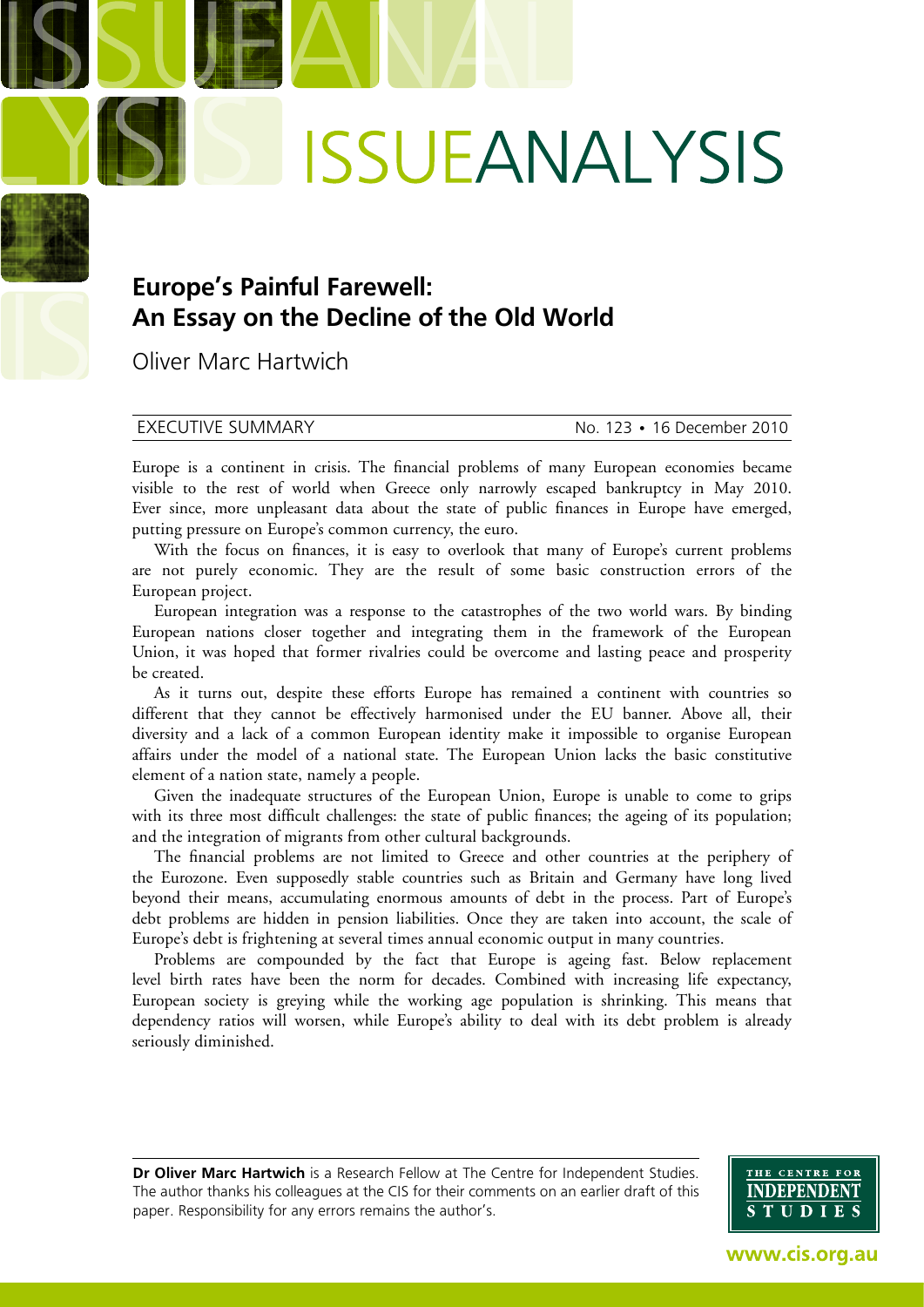Theoretically, migration could ameliorate some of the effects of Europe's changing demography. However, integration of migrants into mainstream society has often failed.

Each individual problem—debt, demography and disintegration—would be serious enough in itself to cause severe trouble for Europe. Taken together, these problems make a European recovery from its current malaise almost impossible.

Europe's current crisis could be the beginning of a terminal decline of the European model. The continent that made the modern world is about to undo itself.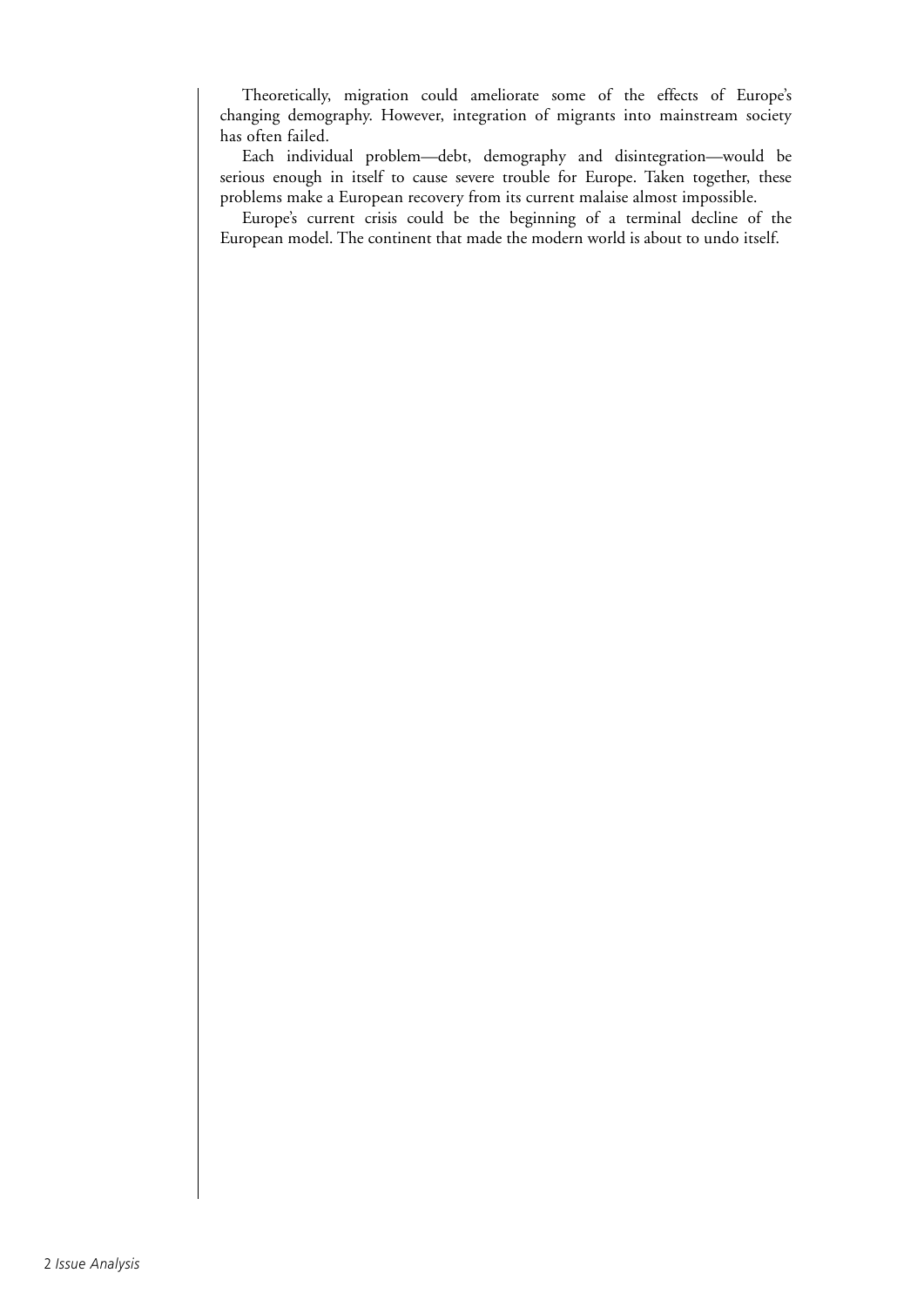# **Introduction**

One of the strategic consequences of the global financial crisis (GFC) has been a shift in the balance of economic power towards Asia. While the economies on both sides of the Atlantic faltered, the Asia-Pacific region kept growing strongly.

Much has been written about what this will mean for the United States. As economic historian Niall Ferguson has pointed out repeatedly, the US combination of military overstretch and chronic fiscal deficits may well bring about the end of America's dominance in international affairs.<sup>1</sup>

Arguably, the impact of the GFC on Europe was even more painful. The crisis of the past years has mercilessly exposed the shaky foundations of Europe's social and economic model. Europe is suffering from multiple crises at once. These crisis have structural and legal roots as Europe is not (and will probably never be) a proper nation-state with proper institutions, especially in terms of fiscal accountability. Europe is also adhering to an ideological romanticism that tends to focus on the desirable and not on the doable. This has contributed to an unsustainable welfare state and welfare attitudes, and the continent's flawed currency project. Finally, Europe is heading for a demographic crisis exacerbated by failed migration and integration policies.

In ordinary times, all of these problems would have been bad enough. But the GFC not only made these issues more visible but also demonstrated how little potential there is within Europe to deal with its multiple challenges.

This became particularly visible in Greece's near sovereign default, but the malaise was by no means limited to that country. All European countries have been driven towards high budget deficits in their attempts to deal with the results of the economic downturn. It is unclear how they will be able to restore their public finances when the crisis is over.

The psychological impact on Europe should not be underestimated. Europe, the dominant global power of the nineteenth century and parts of the twentieth century, has been publicly reduced to a group of economically sluggish, highly indebted, and increasingly old nations. In world affairs, the rest of the world no longer seems to care what Europe does or wants. If there had been any doubts about this, the Copenhagen climate summit should have swept them away when China, India and the United States effectively determined the outcome, leaving the Europeans as powerless bystanders.

How did it come to this? How did the European Union and its member states fall behind other world regions? What went so wrong for the Old Continent that it was hit so hard by the GFC? And what are the lessons that other countries, particularly Australia, can learn from Europe's predicament? These are the questions addressed in this essay.

### **Europe's programmed economic crisis**

Europe has floundered in many ways over the past decades. The European decline was not inevitable. At its heart were political decisions and, therefore, European politicians have to accept a great deal of the responsibility for producing the current crisis. Europe's leaders have weakened their countries through irresponsible fiscal policies, misguided migration programs, and a shocking failure to react to demographic challenges.

The policy blunders in Europe are so severe that it was only a matter of time before the continent imploded. The Greek crisis may have just been the catalyst for the rest of the world to realise the severity of the European problems. Greece, however, was by no means a singular case.

It would be easy to dismiss the Greek crisis as just a budget crisis in a small country. In fact, the recent economic history of Greece is the whole European **Europe has been reduced to a group of economically sluggish, highly indebted, and increasingly old nations.**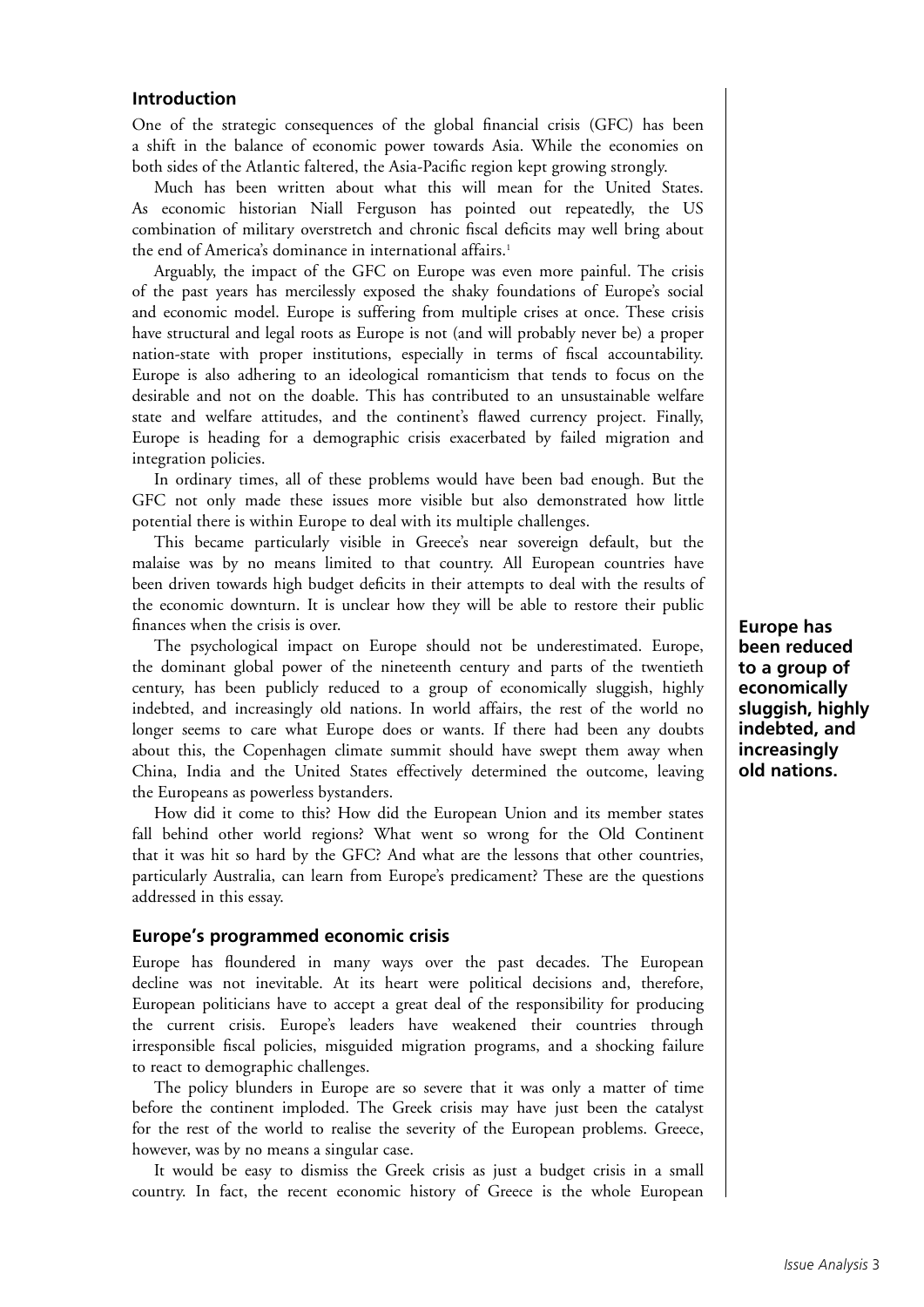tragedy in a nutshell. Greece only foreshadows greater tragedies to come. It is the canary in the coalmine.

In order to understand how Europe got into the current crisis, we need to go back in history.

# **The fall of Glorious Europe**

At the beginning of the twentieth century, Europe reigned over the rest of the world. In terms of economic and military power, Europe was unrivalled. Europe was pioneering developments in the fields of science, literature and the arts. The era preceding World War I was Europe's Golden Age.

The two world wars destroyed all this glory. In fact, there are good reasons to treat the two wars as just one, because one cannot understand World War II without the fractures left behind by World War I. The entire continent had to deal with the trauma of the reality of new military technology that could bomb European cities back into the Stone Age.

War on European soil, of course, was nothing new. European history over the past centuries, in fact over two millennia, is one of a sequence of military conflicts. But the scale of destruction caused by the Great War of 1914 to 1945, the disruptions to trade and commerce, and the ideological confrontations were on a completely different scale than previous conflicts.

The post-War era saw a movement of European intellectuals and politicians led by Jean Monnet and Robert Schuman to make such intra-European conflict impossible in the future. Never again should European nations stand against each other again in conflict. United they should stand. United they should build a new peaceful, prosperous Europe.<sup>2</sup>

To be sure, such romantic visions of Europe were not the only trend. Equally important were desires, especially by the French, to exert greater control over their dangerous neighbour and rival, Germany. What better way to do so but to unite with the Germans in a Coal and Steel Union, making it easier to keep track of what the Germans were doing in these strategic industries.

Another reason for the Western European drive towards greater integration was the threat of the Soviet Union. The common enemy of Soviet-led communism helped Western European countries to leave their own rivalries behind and form a bloc to fight off Russian aggression.

It was these three reasons—European romanticism, mutual suspicion, and a united stand against the Soviet Union—that became the foundations of the European project. Today, of course, the rhetoric in the speeches of European leaders sounds as if they are driven by high idealism.

What started in the immediate post-War period was a project to bind Western European nations together. It began with the Treaties of Rome in 1957, in which six nations founded the European Economic Community, as it was known at the time: France, Germany, Italy, the Netherlands, Belgium and Luxembourg.

Over the decades, many more countries joined them. Denmark, Ireland and the United Kingdom in 1973. Greece in 1981. Portugal and Spain in 1986. Austria, Finland and Sweden in 1995. Then in one big enlargement in 2004, the Czech Republic, Estonia, Hungary, Latvia, Lithuania, Malta, Poland, Slovakia and Slovenia. Finally, three years later in 2007, Bulgaria and Romania.

# **Europe's diverse union**

Today, the European Union has 27 member states, ranging from the tiny states of Luxembourg and Malta to industrial heavyweights like Germany and Italy, from formerly communist economies in Eastern Europe to the self-styled postmodern service economy of the United Kingdom.

**In order to understand how Europe got into the current crisis, we need to go back in history.**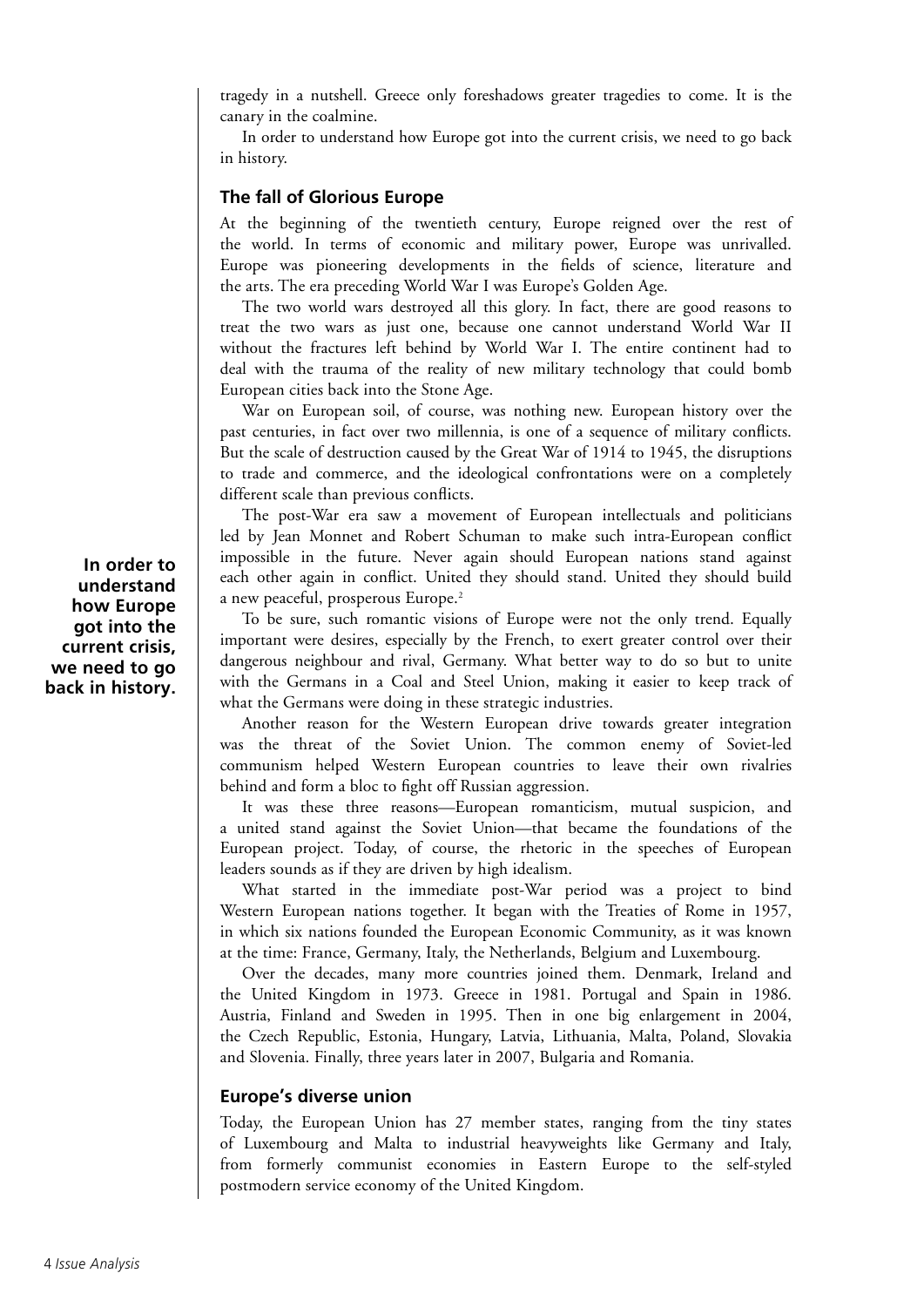It includes countries that are predominantly Protestant like Sweden and Catholic countries like Poland, as well as mainly atheist countries like the Czech Republic. It includes countries that have a civil law tradition like France and common law countries like Ireland. It includes countries with good fiscal discipline like Denmark and countries with big debt burdens like Greece.

In other words, the current European Union of 27 countries is a mixture of extremely different countries, united under one banner. But the umbrella of EU membership has not eradicated the national peculiarities at all.

Least of all, the European project and the elites that have promoted it have not managed to form a European people, a *demos*, out of the many different nationalities. There is no European identity that would have replaced the national identities, as even ardent Europhiles as British Deputy Prime Minister Nick Clegg admit.3 But without a *demos*, can there ever be a true *demo*cracy?

This is not a small matter. It actually goes to the heart of the European problem. The historical European institutions created over the years made sense only within a nation state. But a state, first and foremost, needs a people. In public international law, it is one of the three constitutive elements for a state: a territory, a people, and sovereignty (defined as the capability to order its own affairs, both internally and externally).

The European Union as constituted under the Treaties is lacking some of these elements. Admittedly, there is a territory but no single European *people*; instead, there are many different European *peoples*. And the different national governments with their own governmental structures and legal systems certainly mean that European sovereignty is also missing, at least in part.

Without a European people, the structures of a European state were missing a leg. States have governments, parliaments, a judiciary, a welfare state, money, a national media. But in its diversity, Europe was simply not the place where such structures could develop.

European politicians have ignored these limitations to their preferred European project. They closed their eyes to the fact that their grand vision of a united Europe had always just been their fantasy with no realistic option of achieving it.<sup>4</sup>

So, instead, they forced it on the continent. They created institutions that together would form a state. They created a European government in the form of the European Commission.

The reality of this European government is that it is appointed by other governments, namely the governments of the member states. This practice has nothing to do with the principle of liberal democracy, according to which governments are supposed to be controlled by parliaments.<sup>5</sup>

The Europeans have, of course, also created a European Parliament—but one with limited rights and responsibilities. For example, the European Parliament cannot remove the European Commission, where all laws are proposed and made.

And there is another big difference between the European Parliament and a normal parliament. Ordinary parliaments are subject to a critical media; the European Parliament is not. Its proceedings hardly get reported in the European media.

Why is this so? Because there are Dutch papers reporting Dutch affairs in Dutch, French papers reporting French affairs in French, and German papers reporting German affairs in German.

But European affairs? And in which language? It just does not happen, and thus there are no signs of a European public opinion developing. National interests remain strong. We may even argue they are getting stronger, as the resurgence of nationalist and separatist parties in Belgium, the United Kingdom or Spain demonstrates. Instead of moving towards a European public opinion, the pendulum may in fact be swinging in the other direction.

**The umbrella of EU membership has not eradicated the national peculiarities at all.**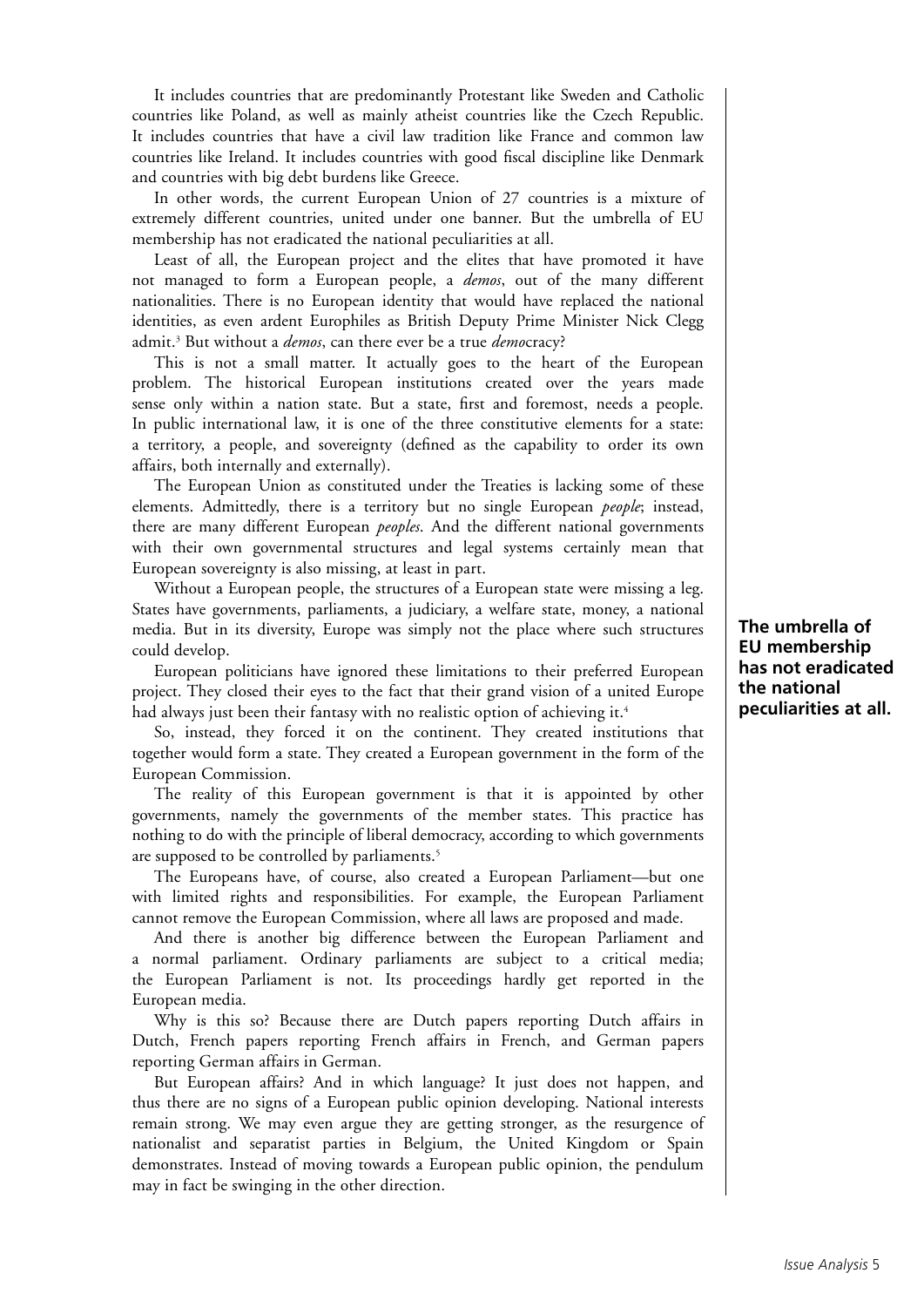There is no European media market, either. European politicians tried creating Euronews to rival CNN, without much success. They also launched the TV channel Arte as a joint Franco-German initiative (that hardly anyone watches). They created 3sat to broadcast in Germany, Austria and Switzerland. But these attempts failed miserably in creating a European public opinion.

In EU affairs, the pattern is always the same: We have no European people, let's try to create it. We have no European media, let's try to create it. We have no European democracy, let's at least create something that looks like a parliament.

The whole European project has become a gigantic top-down project with the goal of creating a European state, completely ignoring the real needs and wishes of the people, driven by a self-obsessed political elite.

In the same fashion, these elites had also decided that Europe needed a single currency, a new reserve currency to rival the US dollar. Of course, this was never true. Europe never needed a single currency. It was doing extremely well when it still had the German Deutschmark, the French Franc, the Italian Lira, or the Dutch Guilder—a point recently put well in an essay by Dutch writer Leon de Winter in Germany's *Der Spiegel* magazine.<sup>6</sup> But that was not good enough for Europe's elites.

If Europe was meant to be a state, it should also have a currency. And thus the euro was born. The euro also had the positive side-effect of curbing Germany's power. That Germany always had the strongest currency in Europe against which others regularly had to devalue their own currencies had always annoyed the French, the Italians and the Spaniards.

As the national currencies were abolished, the Germans needed to be convinced that they had nothing to fear, and so the new European Central Bank was located in Frankfurt. They were also promised that this new central bank would follow the same time-tested rules that had guided the old Bundesbank and that had made the deutschmark such a hard currency.

As we can now see, this did not work. The conditions necessary for a monetary union were not present, which was among the reasons why Milton Friedman and many other prominent economists were opposed to it.7 It is hard to create a new currency out of thin air. Every currency first and foremost needs trust. While you can trust a national government in a limited sense, it is much harder to develop trust in an artificial, multinational currency with no clear responsibilities for its long-term stability.

This applies especially if the economic circumstances are as vastly different as they obviously are in Europe. Even the economic cycles were not quite synchronised in Europe, so different countries would have still needed different interest policies. But suddenly they had to live with a one-size-fits-all policy from the European Central Bank.

Economic considerations have always played second fiddle in a monetary union. From the start, the euro project was meant to curb Germany's economic dominance in Europe while creating a new reserve currency to rival the US dollar. It was an idea developed by politicians willing to ignore economic realities.

Economists had long been worried about the construction of the euro. They warned that the member states were far too different to have a common currency. They pointed out that monetary unions had never worked without coordinated fiscal policy. They highlighted the lack of credible sanctions against member states that did not comply with the EU's Growth and Stability Pact. They argued that Britain's forced exit from the ERM mechanism in 1992 could foreshadow future attacks against Eurozone members.

Yet none of these concerns could deter Europe's political leaders from entering into this grandest of economic adventures. Doubts, concerns and warnings were simply brushed aside by the political class.

**Economic considerations have always played second fiddle in a monetary union.**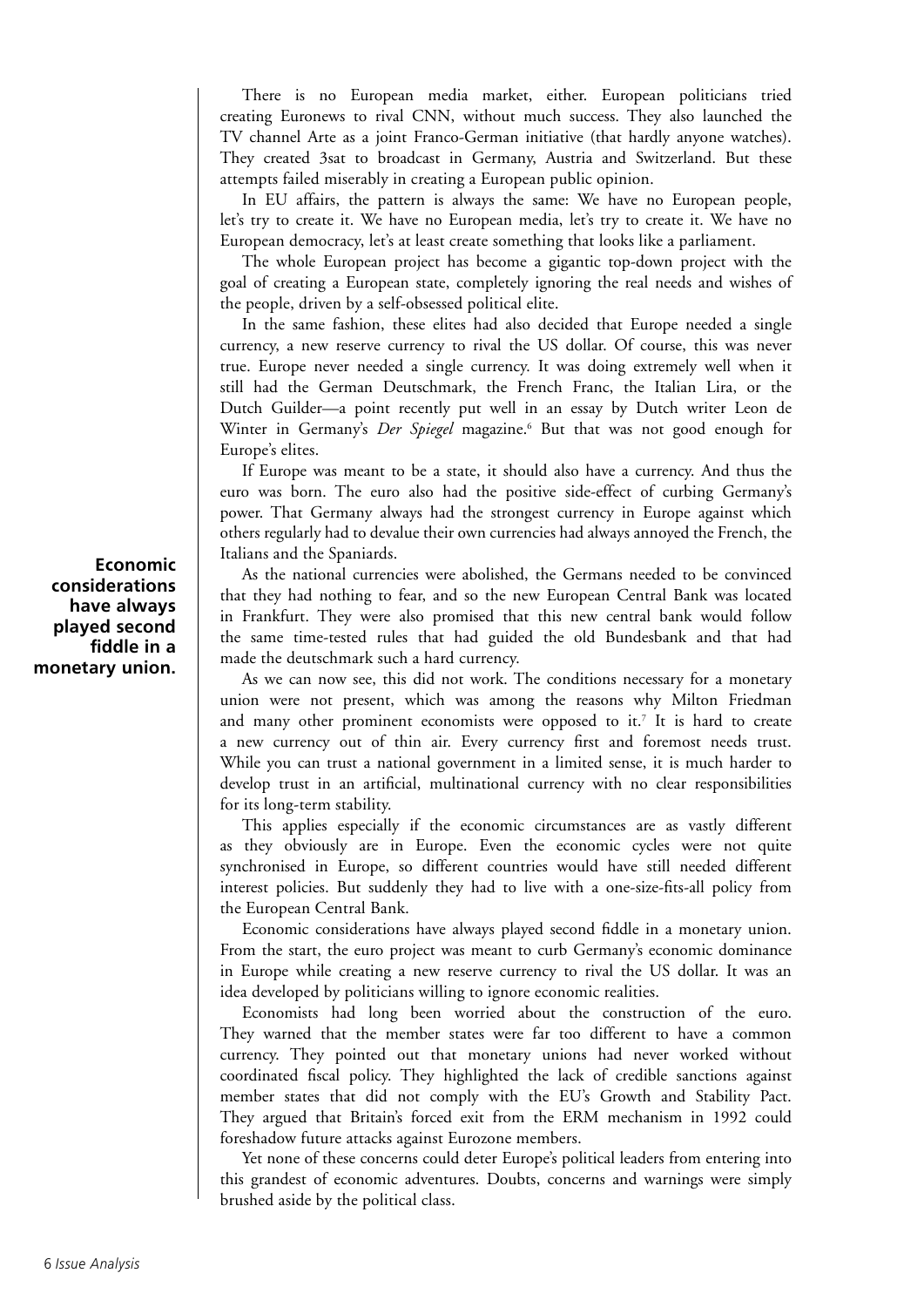# **Euro crisis**

As it turns out, European citizens were less convinced. In the only referenda on the euro so far, the Danes and the Swedes voted against it; and there were good reasons never to put the question to, say, the Germans. Had they been asked whether they wanted to sacrifice their beloved deutschmark for the euro, the answer would have been a resounding 'Nein.'

The monetary union project was doomed to fail from the beginning. That it was actually falling apart faster than even most pessimists had thought was due to the fact that the Growth and Stability Pact, which was meant to make the euro a hard currency, was never enforced.

This stability pact with its rules for public deficits and debt was breached from the beginning, even by countries like Germany. And the figures submitted to the European Union were shamelessly manipulated by almost all member states, not just Greece.

As a result, out of the 16 Eurozone member states, only five are still below the 60% debt to GDP mark that the Growth and Stability Pact allows. They are Cyprus, Slovenia, Slovakia, Finland and Luxembourg. With all due respect, these are not quite the heavyweights of the Eurozone. This year, not a single Eurozone country, not even Luxembourg, will manage to fulfil the 3% deficit criteria of the treaty.8 In other words, the Growth and Stability Pact is dead.

So the European monetary union is yet another policy failure caused by European politicians blissfully ignoring economic realities. It was also another instance of European leaders brushing aside the wishes of their people. The Greek crisis could have been the perfect opportunity for them to realise what a mess they had created. But instead of cleaning up the mess, they are creating an even greater mess.

Not only are European politicians providing vast amounts of money for the stabilisation of the euro, but they have also ended the pretence of the independence of the European Central Bank. Taken together, they are leading Europe into a new inflation and transfer union—a union that no country had originally signed up for.

Europe's monetary union is crumbling under the weight of public debt. There is a lot of finger-pointing at Greece, Portugal and Italy. At the same time, these countries look to Germany to restore their public finances. Unfortunately, not even Germany is strong enough to carry the weaker EU members through their crises.

#### *Germany: The blind king of Europe*

Germany is often seen as the potential saviour of Europe, as a kind of lender of last resort to financially unstable countries like Greece and—potentially—other PIIGS countries.

There is only one problem with this story: Germany itself is in no position to lend to other European economies. Everything that Germany wants to lend to others, it has to borrow itself.

Germany's debt burden has already reached  $£1.8$  trillion, or 76% of the German GDP (these are the official figures and exclude pension liabilities). The true figure could be three times the official one. In any case, the fiscal forecasts for the coming years do not look promising.

In this situation, Germany cannot absorb the extra deficits required to finance emergency loans to Greece and others. Although Germany's official debt burden (76% of GDP) is lower than that of Greece (120% of GDP), Germany's capacity to bail out others is seriously limited.

Despite the perception of Germany as the strongest, healthiest economy in the Eurozone, the country is neither particularly strong nor healthy. The best **The European monetary union is yet another policy failure caused by European politicians blissfully ignoring economic realities.**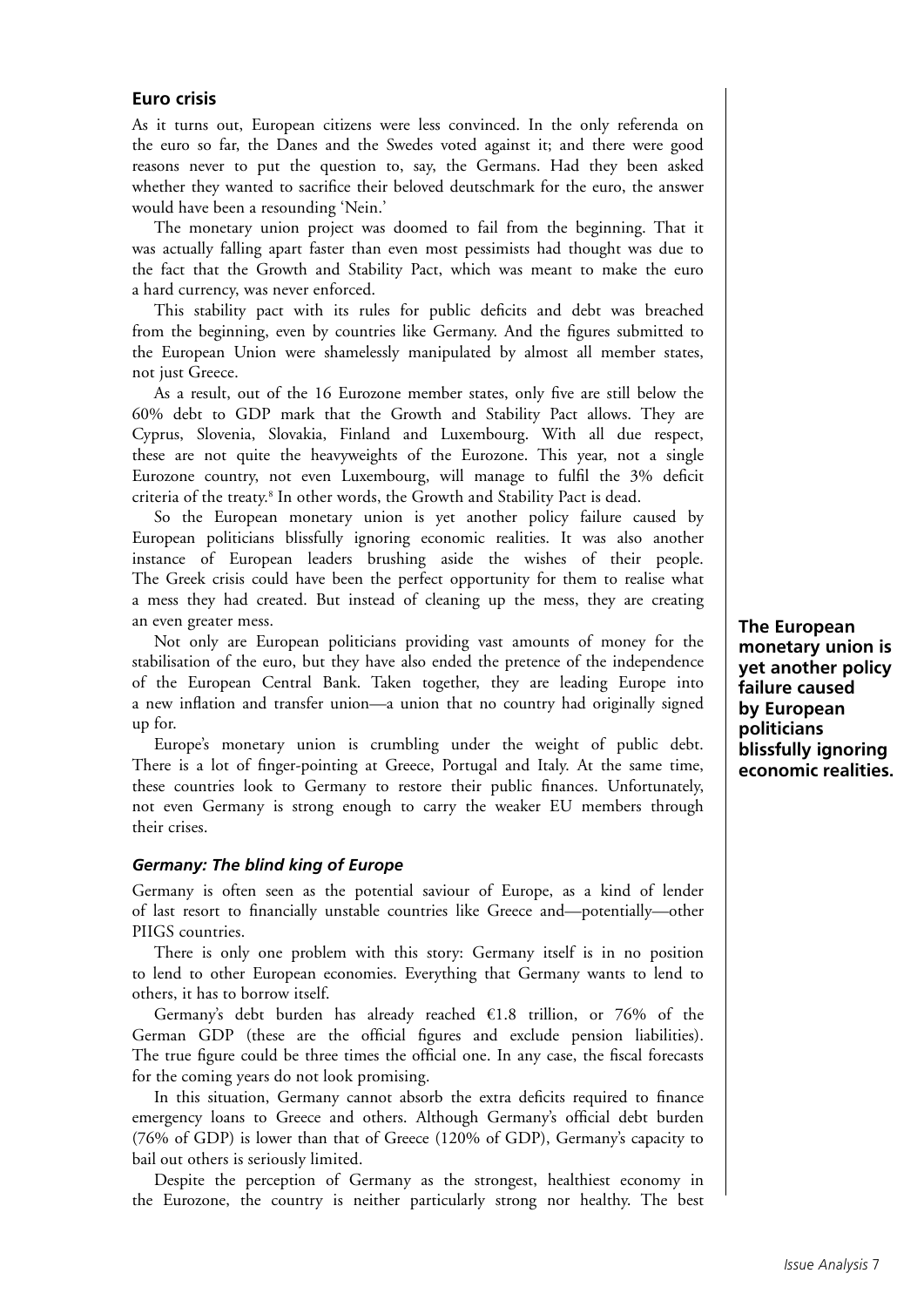thing about Germany is that in the land of the blind that is Europe, the one-eyed man, Germany, is king. Other European nations—France, Spain, Italy—are in an even worse state. Even Germany's supposed economic strength should be questioned: GDP per capita is higher than Germany's GDP per capita in 45 out of 50 US states.

The first euphoric reactions of international markets to the announcement of the EU's trillion dollar package for the stabilisation of the euro were therefore curious. How could anyone take this package seriously? In order to provide this vast amount of money, the Europeans would have to borrow it first, which is an unrealistic option. And would it solve any problems or just create more? At some stage, the Germans will ask themselves why they should make their national interests subservient to a pan-European project with dubious benefits. The irony of all this is, of course, that although the medicine is expensive it will not even cure the Greek patient.

# *The Greek hole*

The mistake most politicians make about the Greek situation is simple. They believe that Greece's principal problem is its budget deficit of around 13% of GDP (if the figures can be trusted). If that were the case, plugging the hole in Greece's public finances with international help could indeed work. To be sure, it would still require huge amounts of money from the IMF and Eurozone members like Germany. But it would buy the Greeks time to get their budget troubles under control.

This calculation will not work, though. It ignores the fact that apart from its fiscal crisis, Greece has more serious economic problems such as its lack of cost competitiveness. To put it simply, as long as a cappuccino costs  $\epsilon$ 4.50 in Athens, Greece has no chance of economic recovery.

Given the Greeks' poor productivity, Greek wages and prices are at least a quarter higher than they should be. This means that Greece cannot compete with Germany. It will also struggle to compete with its neighbours in the important tourism market. It will not be able to recover. Even under the most optimistic assumptions, Greece would still face a debt to GDP ratio of more than 150% when the EU bailout program finishes in 2013. In other words, sovereign default is still going to happen, only a few years later.

If Greece still had its old currency, there would have been an easier way out of this quagmire, namely to devalue. In fact, that's precisely how countries like Greece had dealt with similar challenges. Devaluing the currency would have made imports more expensive, thus correcting the trade imbalances troubling Europe.<sup>9</sup>

The euro has made this course of action impossible. Greece is trapped in a monetary union that is forcing it to slash its budget and cut its wages in the country's most severe recession for decades. Even a Keynesian understands that this will cause enormous economic pain and risks political destabilisation.

So Greece's problems are not going to be solved by the billions of euros now flowing into the country for the next few years. At best, this will only postpone Greece's eventual economic collapse. Greece would be much better served if it were allowed to default, give up the euro, and devalue. It would be following the example of Argentina's default from which the country bounced back at a remarkable speed.

Of course, European politicians will be fighting this best economic option for Greece because it is incompatible with their political ambitions.

From this angle, the euro is not only an economic disaster but a political failure. It encapsulates everything that is wrong with Europe. While European leaders indulge in grand visions of socio-economic leadership, they have consistently failed to deal with the continent's real economic challenges.

**At some stage, the Germans will ask themselves why they should make their national interests subservient to a pan-European project with dubious benefits.**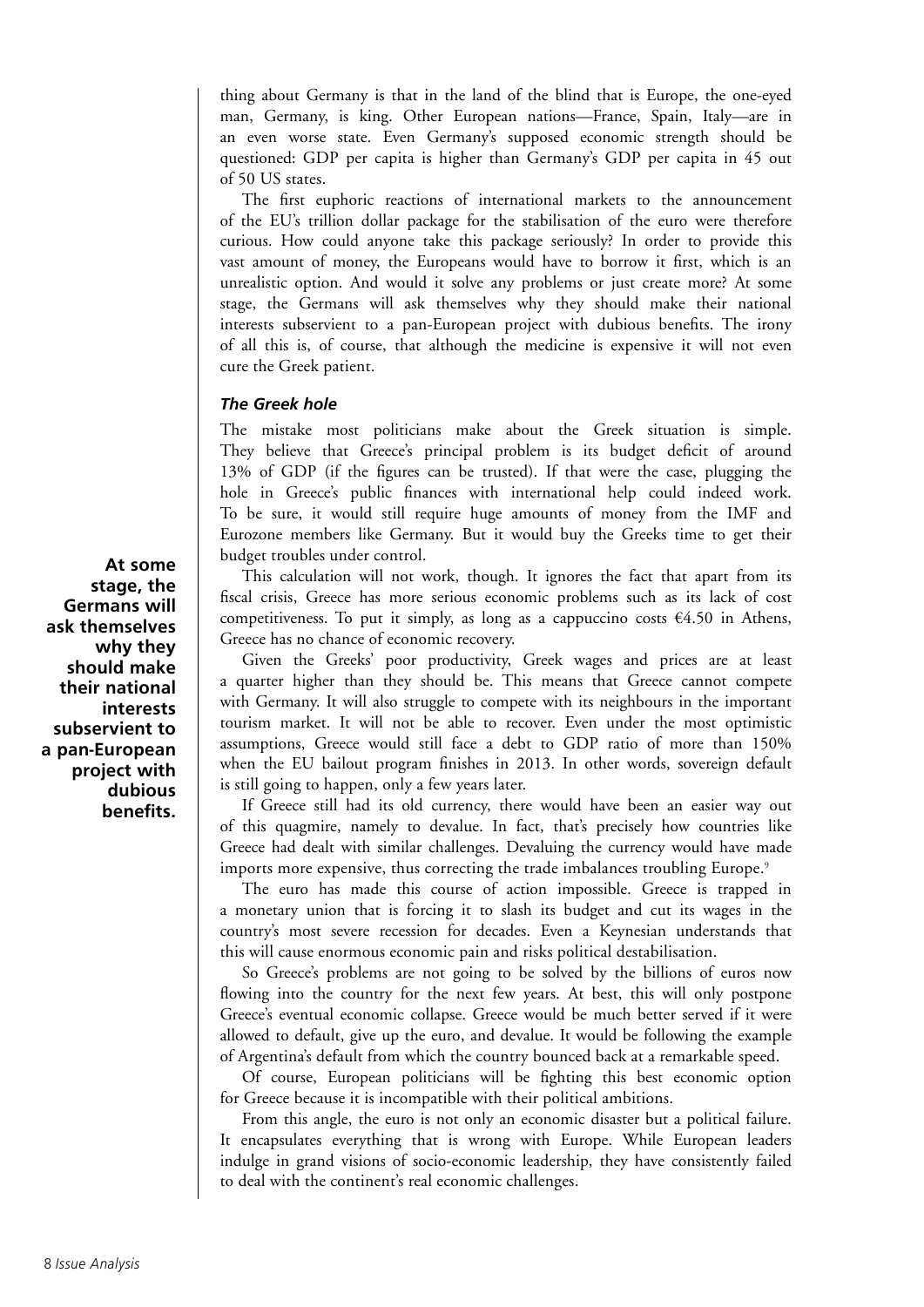It would be unfair, though, to blame the lack of fiscal discipline in Europe on the monetary union alone. In the euro countries that are now struggling, the march into debt began decades earlier; even in countries outside the Eurozone, debt problems have become severe.

#### *The sun sets on a former empire*

Britain is a good example. Just a decade ago, Britain was thought to be in reasonably good shape. At the time, the UK budget was in surplus. Real public sector net debt had fallen slightly from its peak in the mid-1990s. Total managed expenditure had also fallen to a relatively healthy 37% of GDP, which was about seven percentage points lower than at the end of the Thatcher years.

So by and large, British public finances looked fine. Perhaps the British fiscal situation was not quite as good as in Australia before the GFC, but it was certainly better than in most other European countries.<sup>10</sup>

And surely, the British felt good about themselves. So good in fact that Chancellor Gordon Brown even claimed that he had personally abolished the business cycle. 'No more boom and bust,' Brown promised.

In hindsight, this was the time the British made the biggest long-term mistakes about their finances. It is astonishing how a position of relative fiscal strength was reversed within the short space of a decade, but the British have done it. How?

Perhaps the figures should not have been trusted in the first place. National debt may have looked small and manageable, but some areas had always been excluded from the official data.

In the fiscal year of 2000–01, official debt stood at £381 billion. But taking into consideration unfunded public sector pensions of £434 billion and unfunded state pensions of £1.4 trillion, Britain's real debt had already reached close to £2.3 trillion.

In other words, Britain's debt did not stand at 31% of GDP as the British government claimed. It was a full 200 points higher at 231% of GDP.

Unfortunately, the official debt figures were taken as an invitation to spend more and more and more. After all, the public was not too concerned about public debt. And so Tony Blair and Gordon Brown kept spending on their pet projects.

For example, under the Labour government, about 800,000 extra jobs were created in the public sector. And by the way, the Conservative opposition under David Cameron did not oppose these measures. They were very much complicit in this policy.

Apart from increasing spending, the British government did nothing to address the issues in its two pension systems. In both state and public sector pensions, liabilities ballooned. In nominal terms, they nearly tripled in a decade.

When the financial crisis hit Britain, public finances were in a sorry state. Today, the British government officially estimates its national debt to be £890 billion (63% of GDP). The actual figures are much higher, though.

Including pensions, both state and public sector, and further including public finance initiatives, Network Rail, and nuclear decommissioning liabilities, we are talking about a total of just under  $£5.3$  trillion (376% of GDP). Include the debt of RBS/Lloyds, and the figure goes up to 560% of GDP.

All of these calculations are based on recent research undertaken by the UK Taxpayers Alliance.<sup>11</sup> They are confirmed by a report from the British Office for National Statistics (ONS).12

Earlier this year, the ONS published a working paper under the seemingly harmless title *Wider Measures of Public Sector Debt—A Broader Approach to the Public Sector Balance Sheet*. A technocratic title but an explosive content: the data showed Britain's national debt at more than three times the British GDP.

**It is astonishing how a position of relative fiscal strength was reversed within the short space of a decade, but the British have done it.**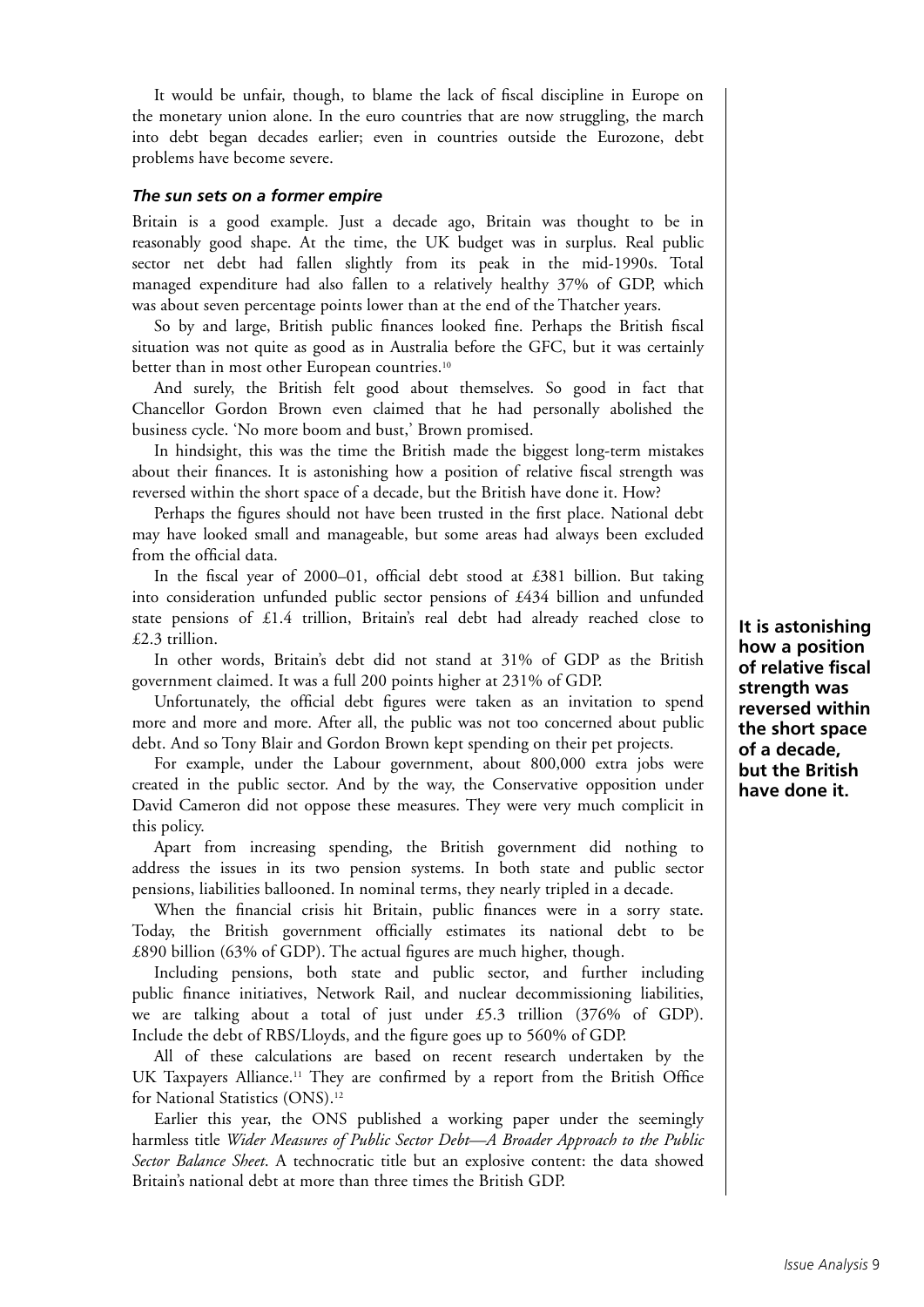If it were a private company, the United Kingdom would be bankrupt.

There is really not much hope for the United Kingdom. Its debt figures are staggeringly high; servicing the debt consumes a rising proportion of the British budget; and all of this is happening at a time of historically low interest rates. How Britain is going to service its debt should interest rates return to their long-term average is anyone's guess.

# **Population ageing and migration**

The most pressing political challenge in Europe is the debt crisis, and solving it will require extraordinary measures. But this is by no means the only problem. The most important long-term challenge will be its ageing societies.

According to Eurostat, the EU's statistical office, the average age of Europe's population is 40.4 years. By comparison, the average age is 36.3 years in America and Canada, 27.6 years in Asia, and only 19.0 years in Africa. By 2030, Europe's average age will go up to  $45.4$  years.<sup>13</sup> A change of the average age of five years in 20 years' time may not sound much, but it means enormous pressures for the already groaning European welfare states. An older population not only means more pensioners but also rapidly increasing health costs. Given the already precarious state of public finances across Europe, it is quite clear that Europe will struggle to shoulder these burdens. Population ageing and shrinking will also mean that Europe can expect extremely subdued economic growth rates for decades to come.

Italy may be the worst example of these developments. After decades of fertility rates far below the replacement level, the country is facing an inevitable demographic decline. By 2030, Italy's population will have fallen by about two million people. This would be bad enough, but by this stage Italy's median age will be well over 50 years. How on earth the Italians are ever going to repay their national debt given these circumstances?

Some experts argue that immigration could be used to correct this demographic imbalance. Unfortunately, the scale of the problem is far too great for migration to offer a quick fix. Just to maintain its current workforce-to-retiree ratio, Italy would need an annual influx of more than 700,000 migrants.14 Such an unprecedented increase in the country's migrant population from its current level of around four to five million is not politically viable, though. Mass immigration is already one of the most contentious issues in Italian politics.

But not only in Italy. All European countries show the same set of problems. On the one hand is an ageing and less fertile native population. Whether it is Germany, Austria, Italy, Spain or even France, the natives of these countries are getting older and having fewer and fewer children. They are also losing more and more of their young, qualified people through outward migration.

On the other hand, though, inward migration is equally strong. Unfortunately, though, European countries have not managed to steer immigration enough, so in effect they are getting a high proportion of poorly qualified migrants who are unlikely to make a positive contribution to their economies. These migrant communities have high degrees of illiteracy, high welfare dependency rates, and high unemployment rates. They also have the highest fertility levels.

European nations have failed to integrate migrants into mainstream society. Germany pretended for decades that its 'guest workers' would return to their home countries. There was the absurdity of people whose parents and grandparents had already lived in Germany being called 'third generation guest workers.' Such labels cannot help migrants become part of mainstream society.

Taken together, it means that European societies are segregating. On the one hand, there is the native, ageing and shrinking population; on the other, there is a less integrated, less educated, less productive but highly fertile migrant

**European nations have failed to integrate migrants into mainstream society.**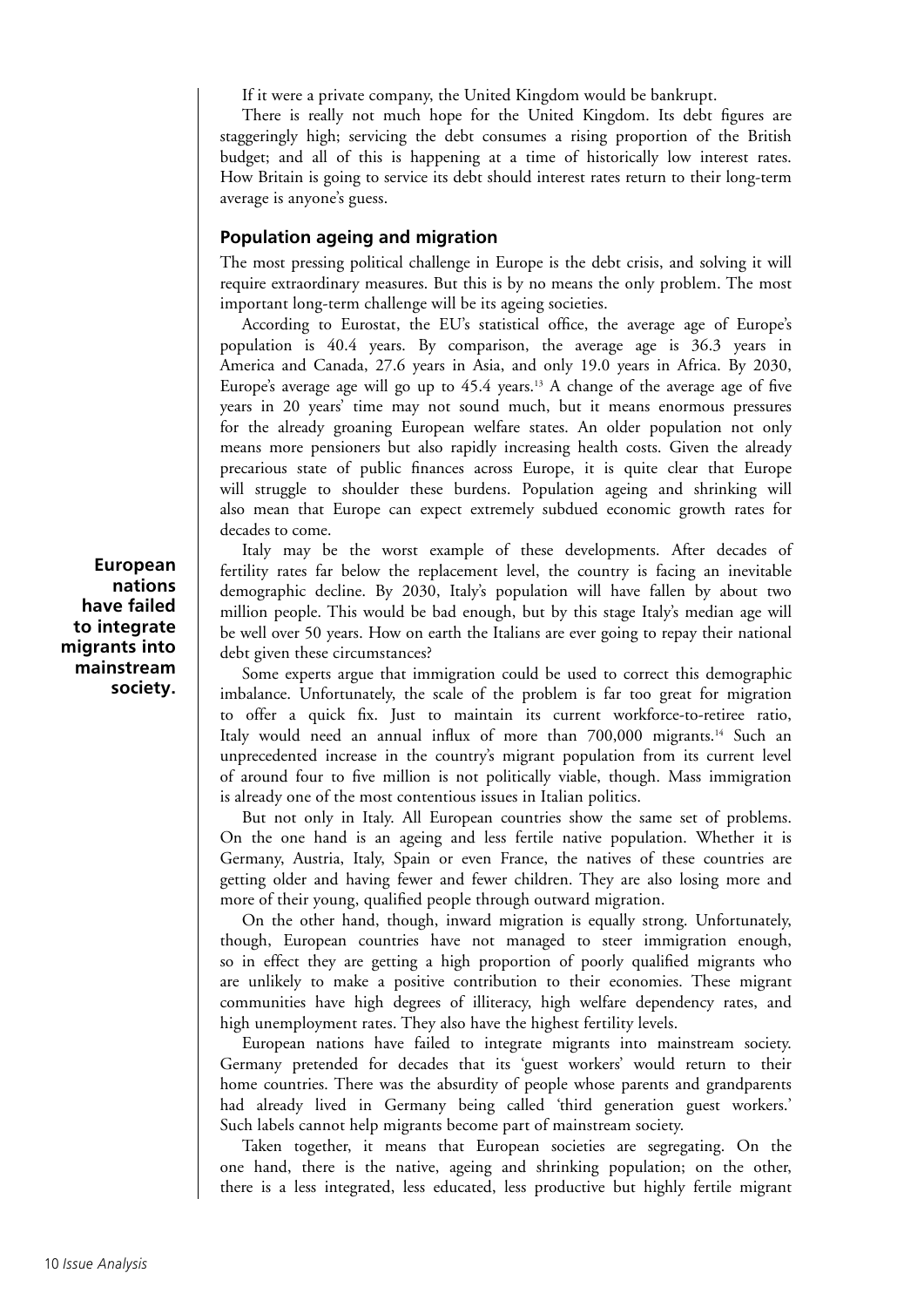community. That these migrants are predominantly Muslim is not the core problem, but it does not make the task of integrating them into European society any easier.

# **A lack of leadership**

The problems on the European front are numerous: the flawed monetary union, the disastrous state of public finances, the rapidly ageing and shrinking populations, the failed integration of migrants with a corresponding increase of informal segregation.

All these issues would require tough and decisive political action if they are to be solved but which is not forthcoming in the near future, least of all from the European Union. The Europeans do not even have a political mechanism to tackle these issues.

The European Union has become a bureaucratic organisation too busy dealing with itself. It is extremely good at producing thousands of pages of new laws each year so that even defining chocolate can take 15 years. It is also an institution with a serious lack of democratic legitimacy. The European Parliament is still marginalised by the executive and national governments; its proceedings are barely transparent.

Even the newly installed European President, who was meant to be the face of the Union, is only known to a handful of political insiders. Who has heard of Herman van Rompuy anyway? He clearly is not Europe's answer to Obama. And Baroness Ashton, the newly chosen European foreign secretary, is hardly known in international circles. Both appointments show how much European influence on world matters has dwindled.

That these two weak characters were selected to head the European Union—together with the equally uncharismatic José Manuel Barroso as President of the European Commission—only shows that the European Union is no longer considered by the rest of the world as a place where political decisions are made. The real decision-making still takes place in European capitals—and the European Union is then used as a tool to sell national self-interest as European solutions.

# **What future for Europe?**

A realistic assessment of Europe shows the continent to be in terminal decline and facing an uncertain and unpleasant future. Whether these problems will culminate in a big, existential crisis or repeat the Japanese experience of a few lost decades is hard to predict. Neither scenario is particularly appealing, though.

Recent emigration levels from European countries show that the exodus from Europe has already begun. Between 1997 and 2006, nearly two million Britons left their country, and that was at a time when the British economy was still growing.15 In Germany, more than 160,000 people left the country in 2007, many of whom were highly qualified. A survey compiled for the Economics Ministry revealed that a large proportion of German migrants named high taxes and a complicated bureaucracy as important factors contributing to their decision—and this was before the economic crisis.<sup>16</sup>

If Europe's problems do not get solved, the European brain drain will continue. This is bad for Europe but potentially good for countries such as Australia. There will be thousands of well-qualified British entrepreneurs, German engineers, and Polish doctors looking for a better life elsewhere. Is Australia ready to recognise this as an opportunity?

The future of Europe looks bleak, no matter from which angle you look at it. The best we can do is to watch the developments in the Old World carefully and make the best of them.

**The European Union has become a bureaucratic organisation too busy dealing with itself.**